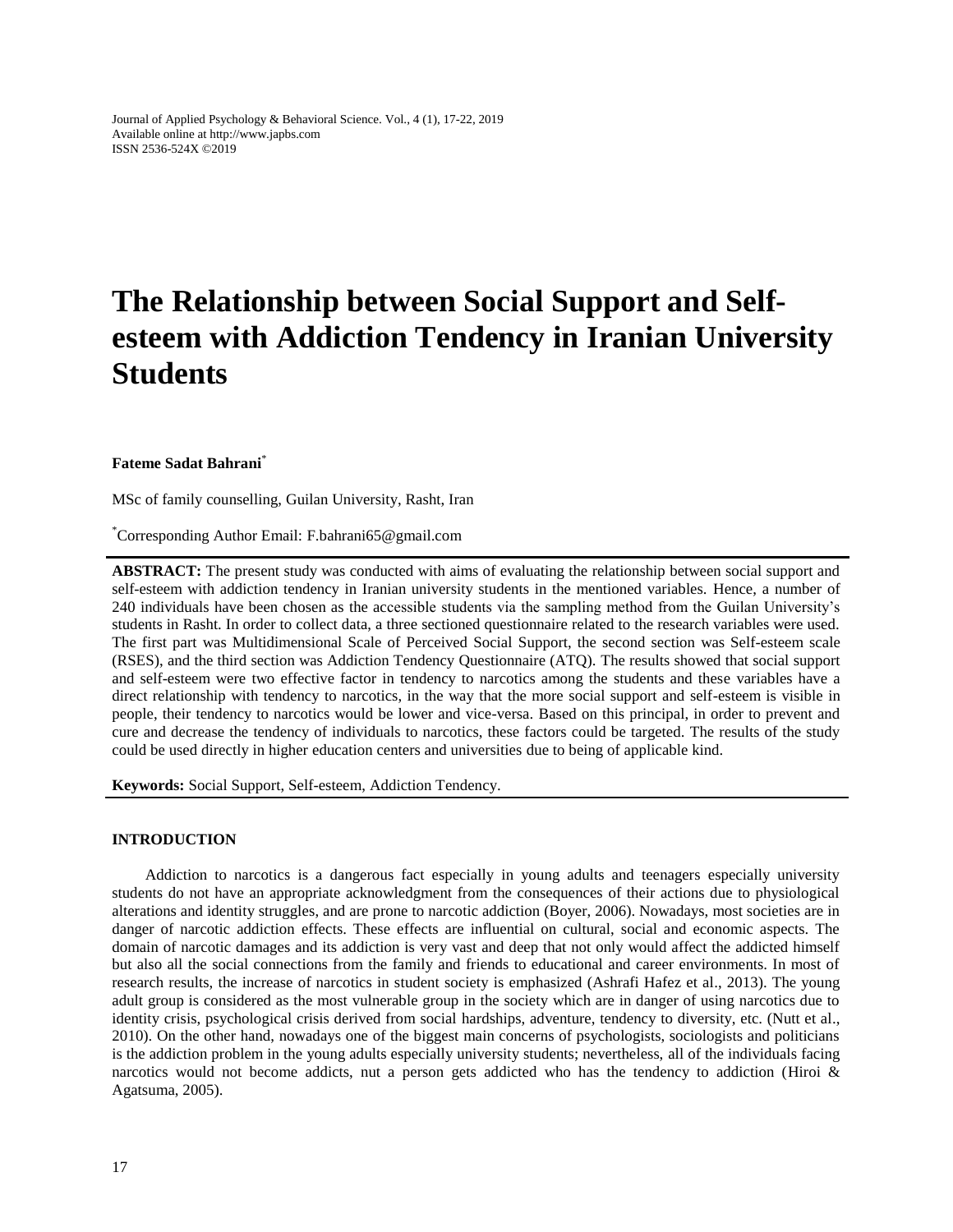The studies show that among the factors which could a special role in preserving the quitting of addicted individuals especially students and young adults due to be placed in the identity and personality growth period is social support. According to the matter that addiction needs more social support rather than physical illnesses, in addition to receiving medical and pharmaceutical services, social and psychological support must be focused on acquaintances and family members of the addicted. Social support not only should be considered after the end of medical course but it is also necessary to be considered important alongside other treatments for instance medical treatment. Hence, prohibition of using narcotics and prevention of it is related positively with receiving social support (Davis & Jason, 2005). Social support is defined as the rate of acquiring kindness, acquaintance and concern from other family members, friends and other individuals. Social support is received and acknowledged by two types of social support and is studied.

In the received social support, the rate of acquired support by the person is emphasized and in the acknowledged social support, the person's evaluation of the supports' reachability in times of necessity and need is evaluated (Gülaçt, 2010). Social support causes the people to stand in facing their pressure making life situations such as addiction (Sarafino, 2002), confront them more effectively and show les signs of depression or psychological breakdown (Bradley & Cartwright, 2002). In fact, social support acts as a social shield against stress making factors such as addiction (Jesse et al., 2010).

Researchers acknowledge social support as one of the most predicting factors of physical and psychological health of people from childhood to adulthood (Dogan, 2010). The meaning of social support is the quality of relationship with others that provides resources at needed time and causes the individual to feel careful, commitment and self-esteemed and also to feel that a part of a vast communicational network is placed in a certain way that could resist in terms of confronting tension making factors perfectly (Vanleeuwen et al., 2010). Social support could protect people by preventing the occurrence of high tension situations and help them evaluate high tension occurrences in a way that has a less threatening aspect; also it could be presented as psychological and emotional support and informational and tangible support (Reblin & Uchino, 2008).

Another effective factor in tendency to addiction is low self-esteem. Self-esteem is a psychological phenomenon and in terms of confronting life pressures, is considered as an effective and important resource (Mcauley et al., 1997). Therefore, the other effective factor in increasing social health and preventing deviation and its addiction, is the presence of self-esteem. Social self-esteem is defined as the emotions about self in different social situations (Gorbett & Kruczek, 2008). Self-esteem is a necessary excitement matter and an obligatory principle for survival (Townsend, 2006). Researchers also believe that the self-esteem is considered as a determining factor in human's behavior. Hence, it could effect on the self-control resource type (Judge et al., 2002). Addiction to narcotics affects the person's self-esteem because such addiction would have negative impacts on self-esteem with cognitive and psychological alterations derived from it. Based on the main principles of Kaplan theory, low selfesteem causes the person to be prone to having inappropriate social behaviors such as addiction to narcotics (Fernandez et al., 2009). Meanwhile, numerous studies confirm the fact that visible behaviors in the patient in time of social incompatibility is relate to low self-esteem (Momtazi & Rawson, 2010). Self-esteem asserts the admission, capability, importance, success and personal value belief which is normally preserved by the person (Maccio  $\&$ Schuler, 2012; Nasir et al., 2010).

Self-esteem has an important role in tendency or its prevention of people to narcotics (McCuller et al., 2001). Indulgence in narcotic usage could be a reason or consequence of losing self-confidence. In this circumstances, taking refuge to narcotic is a faltered decision, because though it creates a better feeling in the individual, but its longitudinal consequences would normally worsen the situation (Azar & Nouhi, 2010). High self-esteem causes the people to feel less impotence and discouragement in times of facing life problems and in facing accidents and crises such as tendency to narcotics (Maslow, 2000). Rejection and being subject to insults and profanity causes the creation of unworthiness and incompetence and results in decreasing self-esteem, which is considered as one of the main roles in initiation of addiction (Wright et al., 2009). In fact, having high self-esteem is necessary for a powerful and healthy self-effectiveness. High self-esteem causes the increase of effort, perseverance and motivation in people and are considered as the most effective determining factors of performance especially in controlling, assessing and persevering client programs addicted to narcotics (Habibi et al., 2012).

According to the point that social support and self-esteem has important roles in tendency to narcotics, and concerning the students' tendency to using narcotics in proportion to other society members and the role of social support and self-esteem as important factors being bold in this era, the need for evaluating the relationship and role of social support and self-esteem in controlling and reducing usage of narcotics among students takes a high necessity. Therefore, the aim of the present study is to evaluate the relationship of social supports with self-esteem ad narcotic tendency among students. Hence, the main question of the present study was that whether social support and self-esteem is effective in the narcotic tendency among students.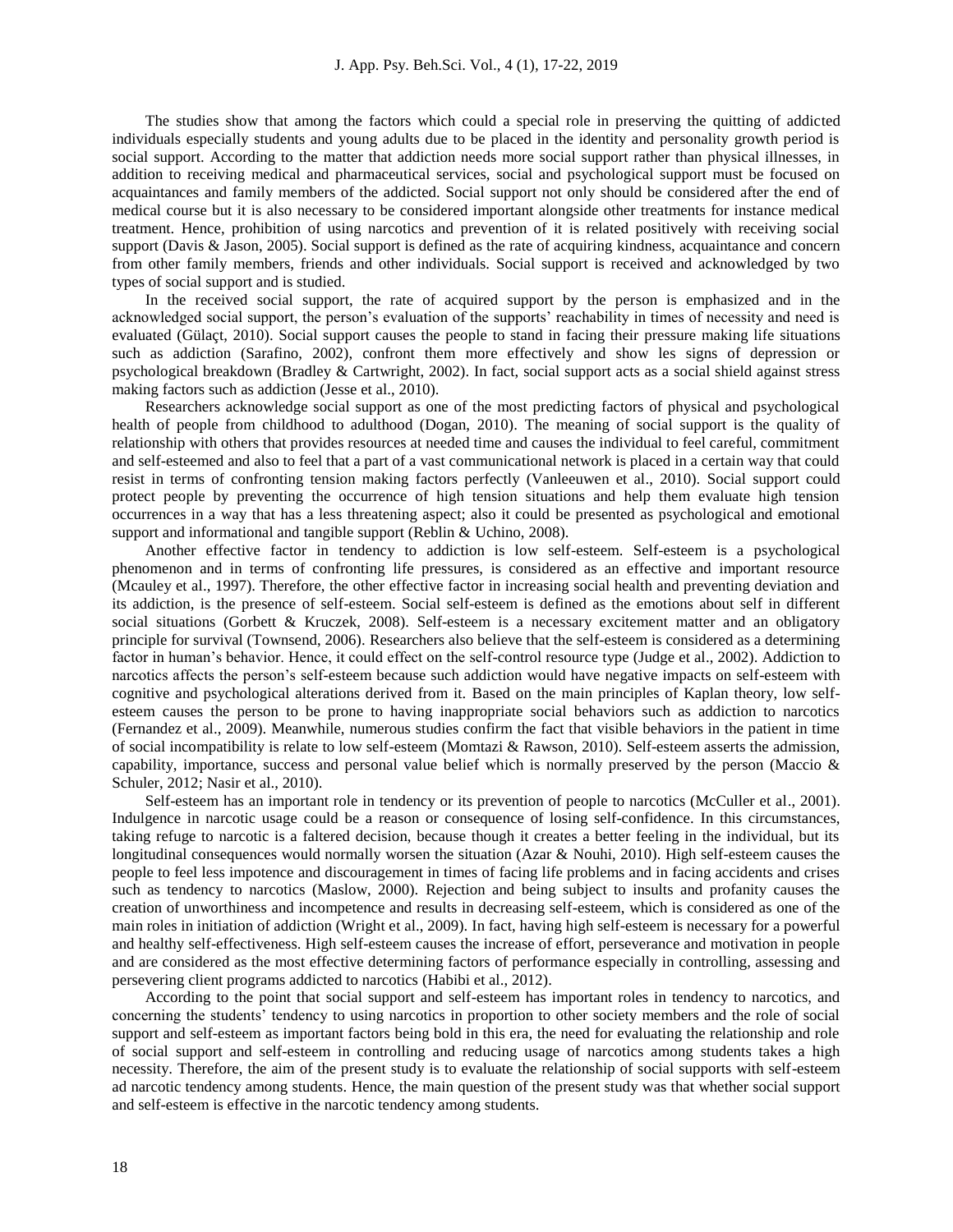## **MATERIALS AND METHODS**

This correlation study was performed in the population of all undergraduate students at Guilan University in Rasht in 2018-2019 which enrolled using available sampling method. Using Cochran formula, 240 samples (140 girls and 100 boys) were selected and then To collect data, a four-part questionnaire was used: the first section was demographic characteristics (gender, age, field of study, marital status, employment status, parents' job and educational level, socializing with friends, history of drug abuse in family and friends); the second part was Multidimensional Scale of Perceived Social Support (Zimet et al., 1988), the third section was Self-esteem scale (RSES), and the fourth section was Addiction Tendency Questionnaire (ATQ). To analyze the data, T-test for independent samples, Pearson correlation and multiple linear regression was used in SPSS 21 software.

*Multidimensional Scale of Perceived Social Support (Zimet et al., 1988) (MSPSS):* The MSPSS (Zimet et al., 1988) is a 12-item instrument that measures the perceived adequacy of social support from three sources: family members (items 3, 4, 8, and 11), friends (items 6, 7, 9, and 12), and other significant people (items 1, 2, 5, and 10). Ratings of these 12 items were made on a 7-point Likert-type scale ranging from very strongly disagree (1) to very strongly agree (7). The total score corresponds to the sum of the scores of each answered item, with the higher/lower score corresponding to a greater/lower perceived social support.

*Self-esteem scale (RSES):* A 10-item self-report scale designed to measure overall evaluation of worthiness as a human being (Rosenberg, 1979). Responses were coded on a 4-point Likert scale ranging from 1 (strongly disagree) to 4 (strongly agree). The RSES contains an equal number of positively (e.g.people feeling satisfed with life) and negatively worded items (e.g. people feeling they are failures). Different versions of the scale have been tested for reliability and validity in many languages and on average, have been found to be effective (Feather & McKee, 1993; Martín-Albo et al., 2007; Mimura & Griffiths, 2007; Pullmann & Allik, 2000). The RSS-Persian had moderate internal consistency (Cronbach's alpha= $0.69$ ) and acceptable test-retest reliability (r=0.78). The instrument positively correlated with the Cooper Smith self-esteem inventory (0.69) and negatively correlated with SCL-90.

*Addiction Tendency Questionnaire (ATQ):* ATQ has 60 items with 6 lie-detector questions from Minnesota multiphasic personality inventory. The answers were yes or no that corresponded to scores 0 or 1. The sum of the scores is compared to a standard score, i.e., 26, calculated by statistical indexes. If the final score is 26 or more, the responder is at risk of addiction. The lower scores point to lower tendency toward addiction.

The study was approved by the Ethics Committee of University of Guilan (Code No. 12825024011), and introduction letter received. Participants' oral consent was required. The researcher visited four faculties to collect data by distributing questionnaires from October 12, 2018, to April 20, 2019. The collected data were analyzed in SPSS v.21 using descriptive statistics such as mean and standard deviation (SD) and performing the Pearson test.

#### **RESULTS**

Out of 250 distributed questionnaires, 10 questionnaires were incomplete, so 240 were considered for the analysis. Most study participants were female (58.33%) and single (95.6%). The Mean±SD age of the students was 21.75±2.90 years [Range 18-33 years]. The majority of the participants were at continuous (78.9%) and discontinuous undergraduate level (21.1%). Most of the students (58.2%) were living in the dormitories. Also, 87.2% of students were unemployed, and 75.2% of families had income between \$100 to 250 monthly. About 65.1% of the participants did not have a history of drug abuse in the family, and 43.1% had no history of drug abuse with their friends. Around 55.7% of drug abuse duration with friends, who had 12 to 36 month drugs used, and in 45.3% cases, friendship duration with drug users was less than 12 months; 52.4% had no history of friendship with drug abusers.

Table (1) presented the relationship between Self-esteem and social support and sub-scales eith addiction tendency. Based on the table 1 results, addiction tendency is correlated with self-esteem. correlation analysis showed a negative significant correlation between addiction tendency and self steem, respectively ( $r = -0.5$ ,  $P = 0.001$ ). Also correlation analysis showed a negative significant correlation between addiction tendency and Total social support, respectively (r = -0.34, P= 0.001). coefficient of determination is 11.56 that means Overall social support 11.56% of dissatisfaction with addiction tendency. Table 2 indicated that the score of female students in the addiction tendency is significantly higher than that of the male students. There were significant differences between the two groups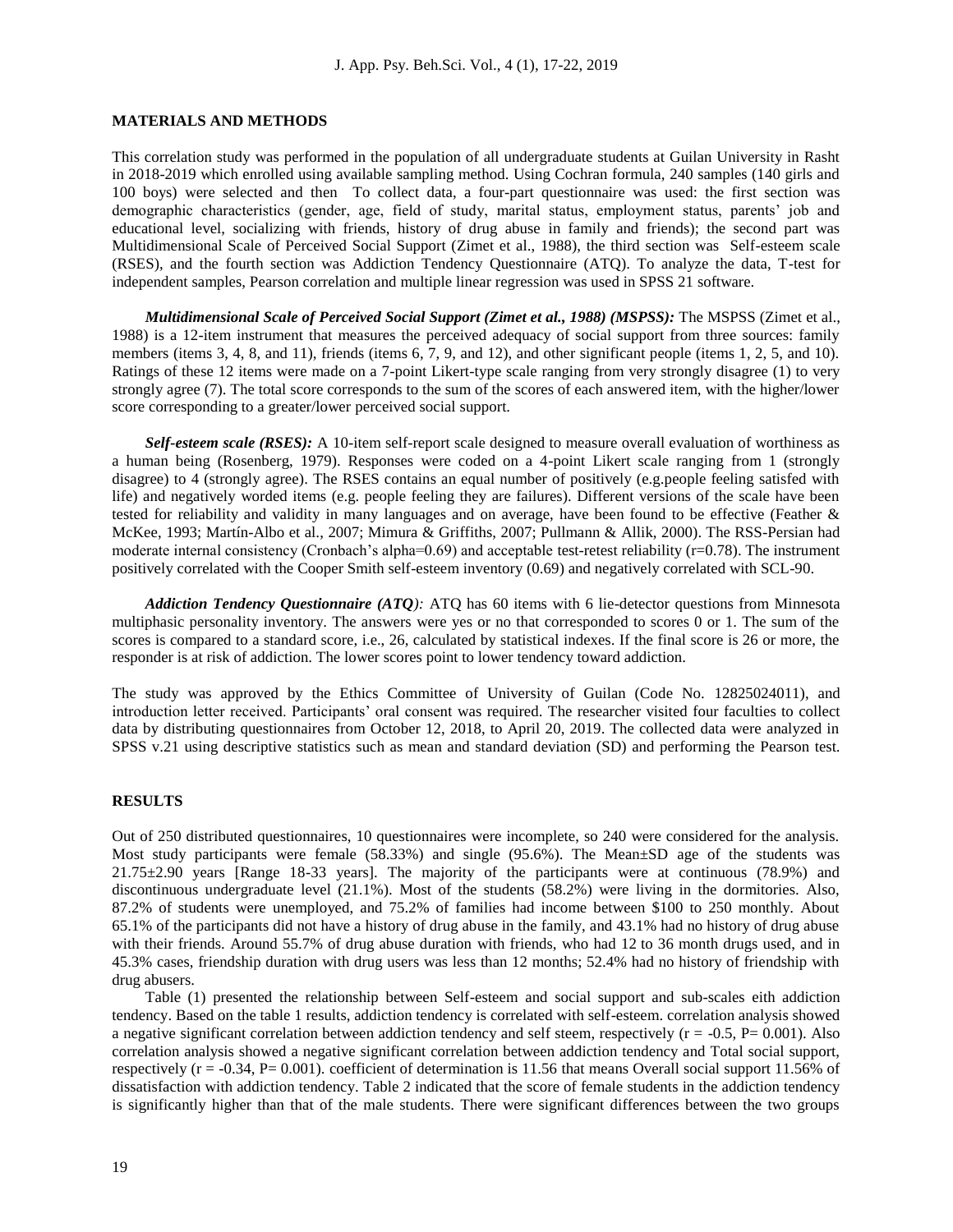(P≤0.001). Using multiple regression analysis on addiction Tendency scale and four predictor variables using stepby-step method in female students, addiction Tendency scale was determined by two variables: self-esteem with coefficient (Beta  $= 0.43$ ) and perceived social support by the family female with a coefficient (Beta  $= 0.26$ ). (Table 4)

| variable                    | Mean  |      |         | S1g   |
|-----------------------------|-------|------|---------|-------|
| <b>Addiction Tendency</b>   | 23.22 | 5.61 |         | 0.001 |
| Self-esteem                 | 28.36 | 4.32 | -0.5    | 0.001 |
| <b>Total Social Support</b> | 46.51 | 8.52 | $-0.34$ | 0.001 |
| Family support              | 16.23 | 3.32 | $-0.28$ | 0.001 |
| Friends' support            | 15.30 | 3.62 | $-0.21$ | 0.001 |
| Other's support             | 14.42 | 3.48 | $-0.23$ | 0.001 |

**Table 1.** The correlation between self steem and the fields of perceived social support and Addiction tendency.

**Table 2.** Difference between the mean scores of male and female students in Addiction tendency with t test.

| Gender                    |     | Mean  | $\sim$<br>d1 | t value | Sig   | Mean Difference |
|---------------------------|-----|-------|--------------|---------|-------|-----------------|
| <b>Addiction Tendency</b> |     |       |              |         |       |                 |
| Male                      | 100 | 23.19 | 244          | 2.45    | 0.005 | 2.46            |
| Female                    | 140 | 23.46 | 254          | 2.56    | 0.005 | 2.60            |

**Table 3.** Stepwise multiple linear regression analysis for the assessment of determinants of addiction tendency.

| <b><i><u>Gender</u></i></b> | --             | . .      |                | n.<br>S19        |
|-----------------------------|----------------|----------|----------------|------------------|
| Male                        | $\sim$<br>U.UZ | $\Omega$ | 20.25<br>30.ZJ | 0 <sub>0</sub> 1 |
| emale                       | v.+1           | . J      |                | 001              |

**Table 4.** The coefficient table of the regression analysis in male and female.

| <b>Gender</b>    | B                        | <b>Beta</b> |      | <b>Sig</b> |
|------------------|--------------------------|-------------|------|------------|
| Self-steem       |                          |             |      |            |
| Male             | 0.43                     | 0.29        | 2.30 | 0.02       |
| Female           | 0.62                     | 0.43        | 6.12 | 0.001      |
| Family support   |                          |             |      |            |
| Male             | -                        | 0.03        | 0.35 | 0.75       |
| Female           | 0.45                     | 0.25        | 3.94 | 0.001      |
| Friends' support |                          |             |      |            |
| Male             | 0.48                     | 0.26        | 0.47 | 0.2        |
| Female           | $\overline{\phantom{0}}$ | 0.02        | 0.45 | 0.75       |
| Other's support  |                          |             |      |            |
| Male             | $\overline{\phantom{0}}$ | 0.02        | 0.55 | 0.52       |
| Female           |                          | 0.04        | 0.55 | 0.52       |

# **CONCLUSION**

According to evaluation and theoretical principle researches and review of the literature, it could be concluded that the social support and self-esteem are two very important factors in tendency of people to narcotics. The results have shown that a meaningful and direct relationship is visible between these two factors and tendency to narcotics. Meaning that, according to questionnaire findings' collected, the more social support is visible in people, the tendency to narcotics would decrease. The results of this part of study is in line with the following researches, Boyer (2006), Ashrafi Hafez et al (2013), Nutt et al (2010), Bannon et al (2013), Davis and Jason (2005), Sarafino (2002), Jesse et al (2010), Reblin and Uchino (2008), which have been shown that social support has a direct relation with tendency of people to narcotics in a way that social support is a preventing factor to addiction tendency in people.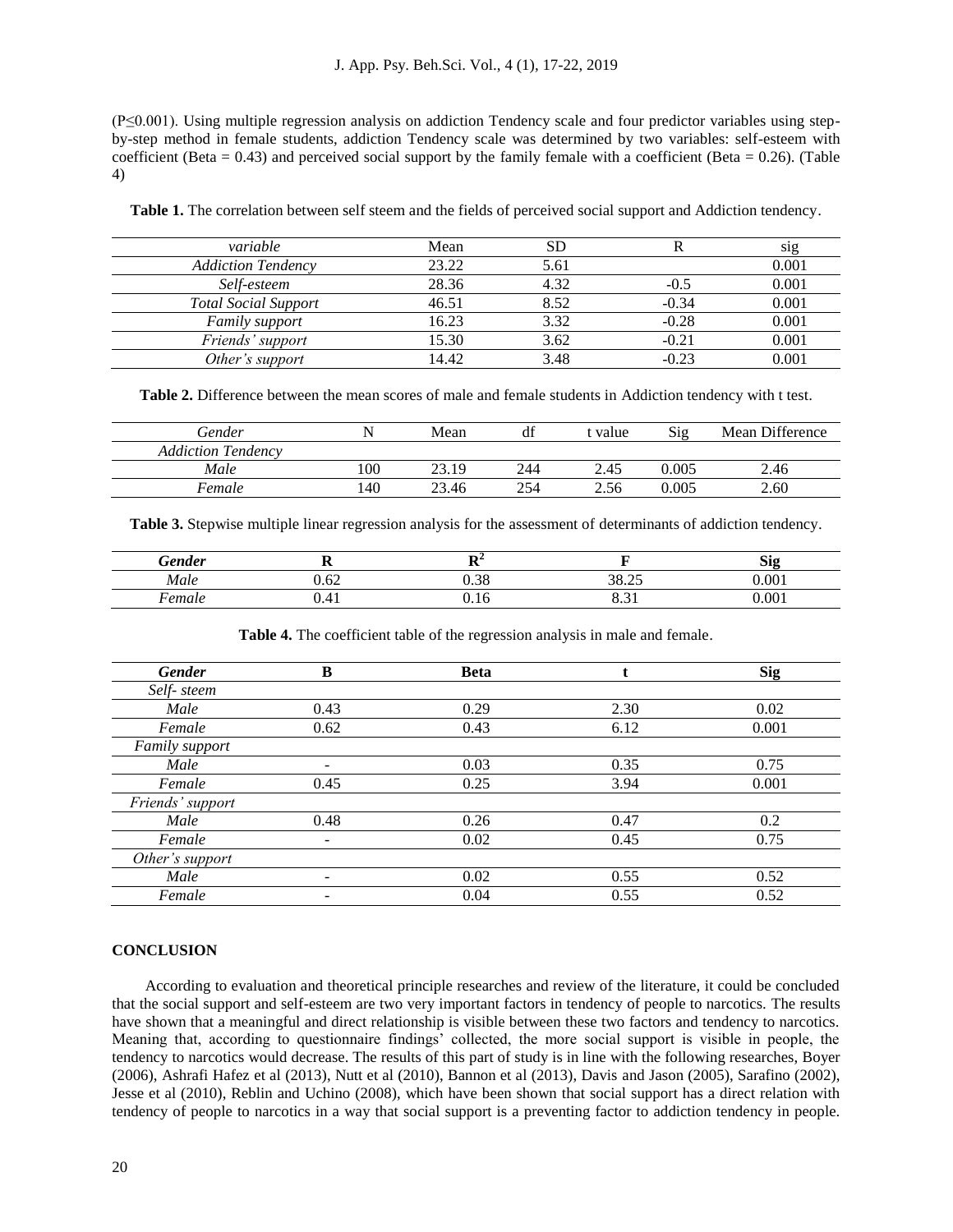Also the results have showed that the higher the self-esteem is visible in an individual, their tendency to addiction would decrease which the results have been shown as tables through statistical examinations. The results of this part of study is in in line with the following researches: Gorbett and Kruczek (2008), Townsend (2006), Fernandez et al (2009), Momtazi and Rawson (2010), McCuller et al (2001), Wright et al (2009), Habibi et al (2012) in a way that all researches believe that self-confidence is an important factor in the rate of tendency or lack of tendency of people to narcotics and high self-confidence would decrease tendency to addiction and vice versa, the lower the selfesteem, the addiction tendency rises. In total, it could be said that successful people in preventing addiction require high social support and self-confidence and this important matter should be considered in planning. In fact, people could act successfully in preventing addiction tendency using social support and self-esteem.

# **Conflict of Interest**

The authors declare no conflict of interest.

#### **REFERENCES**

- Ashrafi Hafez, A., Fakor Ziba, M., Babaee Haidar Abadi, A., Hosaini, F., Razmposh, E., Gharlipour, Z., et al. (2013). Assessment of Psychoactive Substances Use and Their Associated Factors among Students of Shiraz University and Shiraz University of Medical Sciences. J Ilam Univ Med Sci, 21(4), 58-66.
- Azar, M., & Nouhi, S. (2010). Encyclopedia of Addiction and Drugs, Second Edition. Tehran: Arjmand Publications.
- Bannon, J. W. M., Beharie, N., Olshtain-Mann, O., McKay, M. M., & Goldstein, L. (2013). Campaign for Tobacco Free Kids FDA and the States Must Regulate E-Cigarettes to Protect Public Health. Policy Regard E-Cigar, 5(12), 17-25.
- Boyer, T. W. (2006). The development of risk-taking: A multiperspective review. Dev Rev, 26(3), 291-345.
- Bradley, J. R., & Cartwright, S. (2002). Social support, job stress, health, and job satisfaction among nurses in the United Kingdom. International Journal Stress Management, 9(3), 163-182.
- Davis, M. I., & Jason, L. A. (2005). Sex differences in social support and selfe-fficacy within a recovery community. American Journal of Community Psychology, 36(3/4), 74-259.
- Dogan, M. (2010). Comparison of Parents of children with and without Hearing Loss in terms of stress, Depression and Trait Anxiety. International Journal of early childhood special Education, 2(3), 247-252.
- Feather, N. T., & McKee, I. R. (1993). Global self-esteem and attitudes toward the high achiever for Australian and Japanese students. Social Psychology Quarterly, 56(1).
- Fernandez, S., Balakrishna, N., Vazir, S., Bentley, M., Johnson, S., & Engle, P. (2009). Erratum to: Maternal selfesteem and locus of control relates to the quality of young children's environment (HOME) in rural Andhra Pradesh, India: Research and policy implications. International Journal of Early Childhood, 41(1), 87–8.
- Gorbett, K., & Kruczek, T. (2008). Family Factors Predicting Social Self- Esteem in Young Adults. The Family Journal, 16(1), 58-65.
- Gülaçt, F. (2010). The effect of perceived social support on subjective well-being. Procedia Social and Behavioral Sciences, 2, 3844-3849.
- Habibi, R., Saleh Moghaddam, A. R., Talaei, A., Ebrahimzadeh, S., & Karimi Monghi, H. (2012), The Effect of Family-Centered Problem Solving Teaching Method upon the Self Esteem in Drug-Dependent Clients. Medical journal of Mashhad university of medical sciences, 55(1), 52-59.
- Hiroi, N., & Agatsuma, S. (2005). Genetic Susceptibility to Substance Dependence. Journal of Molecular Psychiatry, 10(1), 336-344.
- Jesse, S. M., Jacqueline, K. M., Shaun, P., & Kristin, L. C. (2010). Clarifying relationships among work and family social support, stressors, and work-family conflict. Journal Vocational Behavior, 76(1), 91-104.
- Judge, T. A., Erez, A., Bono, J. E., & Thoresen, C. J. (2002). Are measures of self-esteem, neuroticism, locus of control, and generalized self-efficacy indicators of a common core construct?. Journal of personality and social psychology, 83(3), 693–710.
- Maccio, E. M., & Schuler, J. T. (2012). Substance use, self-esteem, and self-efficacy among homeless and runaway youth in New Orleans. Child and Adolescent Social Work Journal, 29(2), 123–36.
- Martín-Albo, J., Núñez, J. L., Navarro, J. G., & Grijalvo, F. (2007). The Rosenberg Self-Esteem Scale: translation and validation in university students. The Spanish journal of psychology, 10(2), 458-467.
- Maslow, A. H. (2000). Self-Actualization and Beyoud in G.F.T. challenges of Humanistic psychology. New York, Mc Graw press.